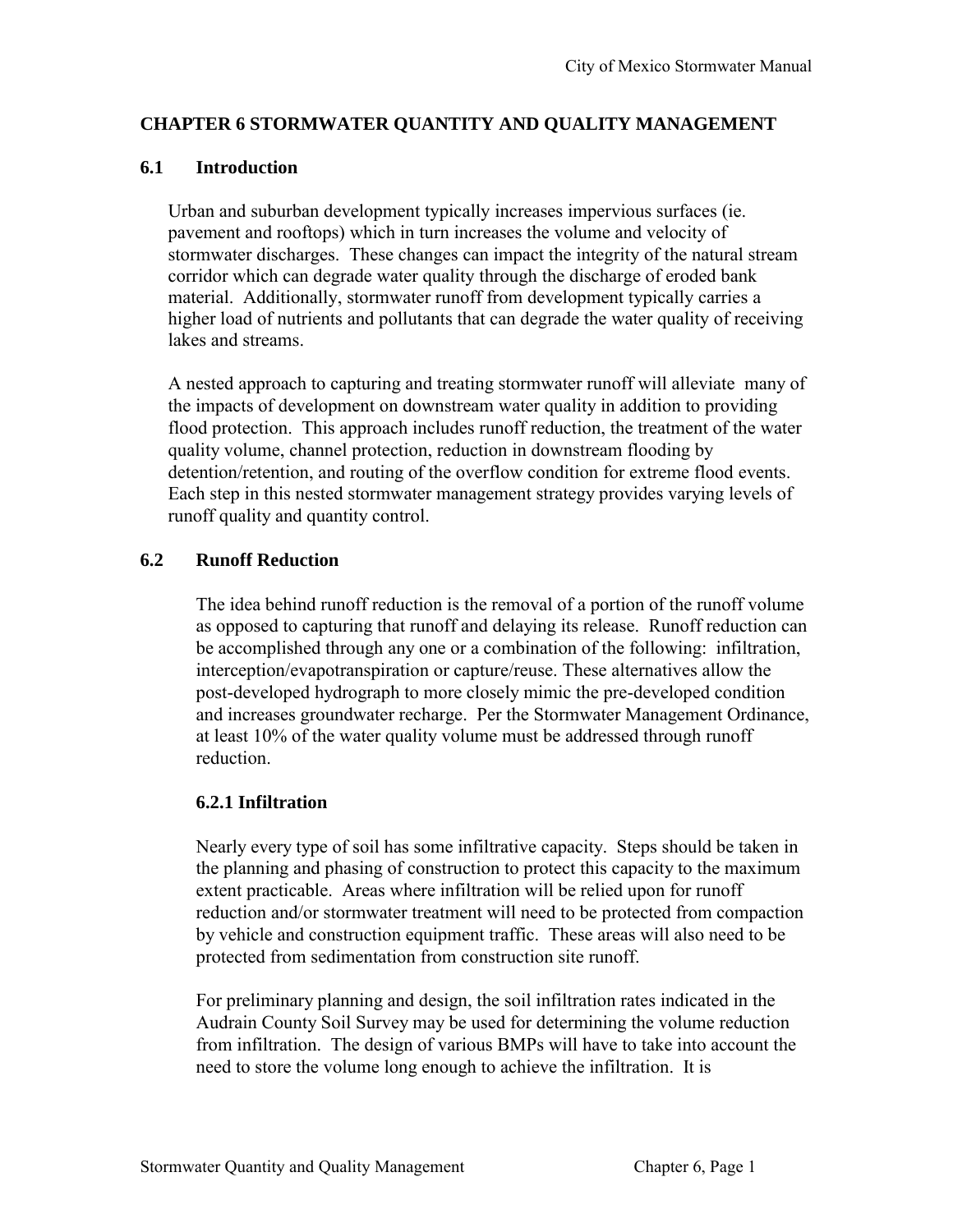recommended that soil testing be performed prior to final design to verify the infiltration capacity of the soil.

Green-Ampt model calculates cumulative infiltration by assuming water flow into a vertical soil profile like a piston flow.

(1) 
$$
f_t = K ([\psi \Delta \theta]/F_t + 1)
$$

(2) 
$$
F_{t+\Delta t} = F_t + K \Delta t + \psi \Delta \theta \ln[(F_{t+\Delta t} + \psi \Delta \theta)/(F_t + \psi \Delta \theta)]
$$

Where  $f_t$  is infiltration rate, in mm/hr or inches/hr;  $\psi$  is the initial matric potential of the soil, (mm or inches);  $\Delta\theta$  is the difference of soil water content after infiltration with initial water content, K is hydraulic conductivity, (mm/hr or in/hr);  $F_t$  is the cumulative infiltration at time t, (mm or inches);  $F_{t+{\Delta t}} +$  is the cumulative infiltration at time t+  $\Delta t$ , (mm or inches);  $\Delta t$  is the time incremental in hr.

Equation (1) is used for determining ponding situation and (2) is used for calculating the cumulative infiltration after ponding. Trial and error method is the most popular method to solve equation (2) (Chow et al., 1988). Parameters  $\psi$ ,  $\Delta\theta$ , K were tabulated by Chow et al. (1988) for all soil classes. Chow et al. (1988) developed a procedure to solve infiltration with changing rainfall intensity by Green-Ampt method in a table. However, since it simplifies the water movement as a piston flow, the wetting front is distorted.

Typical values suggested by Rawls, Brakensiek, and Miller (as reflected in Chow (1988) are shown in the table below:

|                     | Suction       | <b>Hydraulic Conductivity</b> | Porosity | <b>Effective Porosity</b> |
|---------------------|---------------|-------------------------------|----------|---------------------------|
| <b>USDA Soil</b>    | Head $(\Psi)$ | (K)                           | (n)      | $(\theta e)$              |
| Classification      | in/hr         | in/hr                         |          |                           |
| Sand (A)            | 1.95          | 4.64                          | 0.437    | 0.417                     |
| Loamy Sand (A)      | 2.42          | 1.18                          | 0.437    | 0.401                     |
| Sandy Loam (A)      | 4.34          | 0.43                          | 0.453    | 0.412                     |
| Loam (B)            | 3.5           | 0.13                          | 0.463    | 0.434                     |
| Silt Loam (B)       | 6.57          | 0.26                          | 0.501    | 0.486                     |
| Sandy Clay Loam (C) | 8.61          | 0.06                          | 0.398    | 0.330                     |
| Clay Loam (C)       | 8.23          | 0.04                          | 0.646    | 0.309                     |
| Silty Clay Loam (C) | 10.76         | 0.04                          | 0.471    | 0.432                     |
| Sandy Clay (D)      | 9.42          | 0.02                          | 0.430    | 0.321                     |
| Silty Clay (D)      | 11.51         | 0.02                          | 0.479    | 0.423                     |
| $Clay$ (D)          | 12.46         | 0.01                          | 0.475    | 0.385                     |

GREEN-AMPT INFILTRATION PARAMETERS

Note: The hydrologic soil group is indicated in parentheses.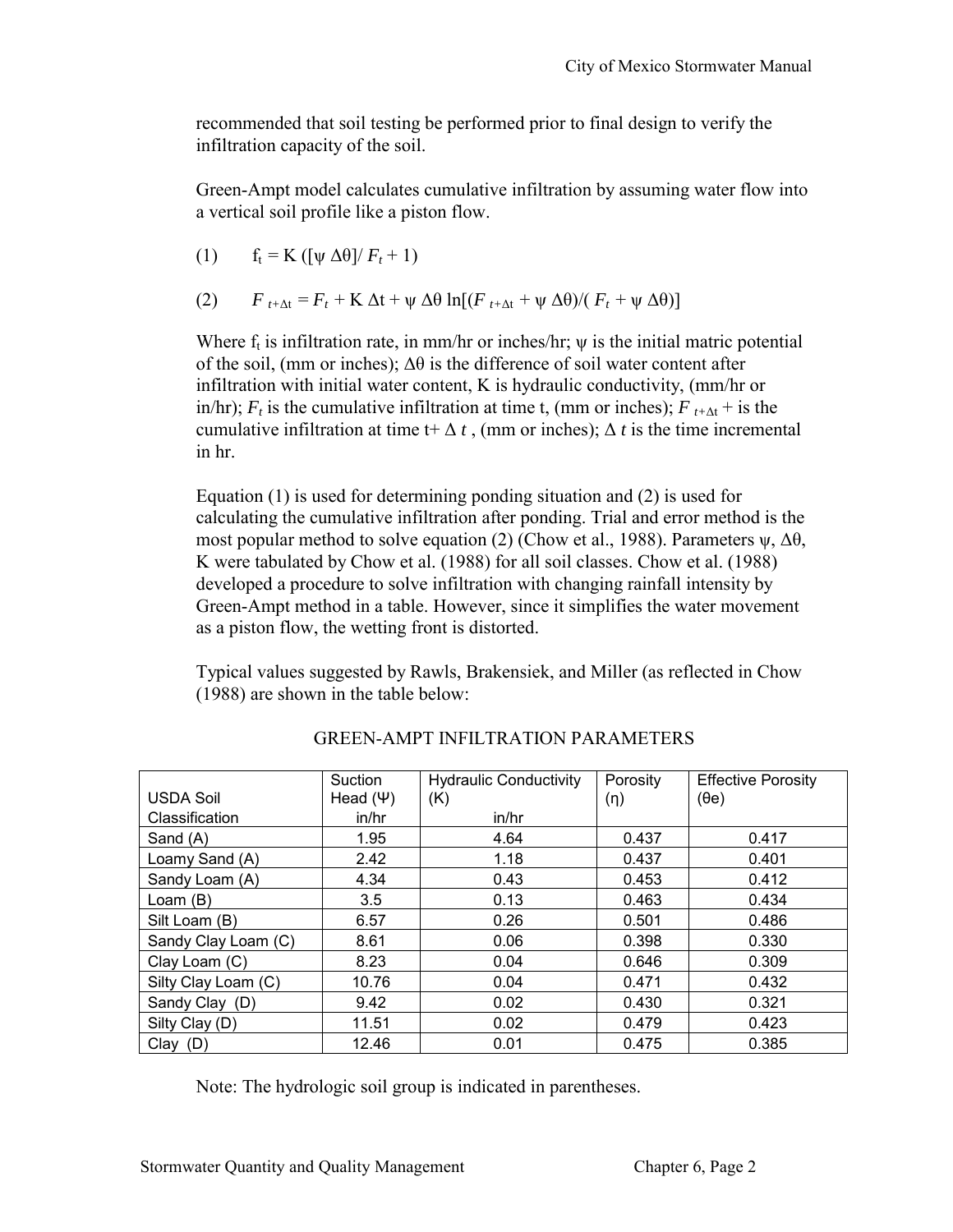## **6.2.2 Interception/Evapotranspiration**

Although smaller landscaping plants and bushes can provide some interception/evapotranspiration, substantial runoff reduction will come from retaining existing trees and planting new ones. Trees provide runoff reduction via interception, transpiration, and increased infiltration. Additional environmental benefits include improved air quality, reduced heat island effects, pollutant removal and habitat preservation or formation. The degree of runoff reduction provided by trees depends mainly on the tree type (i.e., evergreen or deciduous), canopy area, and the maturity/size of the tree.

## **A. Applications and Limitations**

Trees are a landscape amenity with runoff reduction benefits that can be applied in most settings. Similarly, retention of existing deep-rooted native prairie vegetation can increase infiltration and provide some interception of rainfall and runoff. Retaining or planting trees anywhere on a development site provides credit towards the 10% (or greater) reduction in runoff.

## **B. Newly Planted Trees**

**Site Considerations:** An important consideration for planting trees includes establishing appropriate tree setbacks. Mature tree height, size and rooting depth should be considered to ensure that the tree location is appropriate given adjacent, and above- and below-ground infrastructure. Although setbacks will vary by species, some general recommendations are presented below:

- Minimum 5 to 10 foot recommended setback from structures.
- Minimum 5 foot recommended setback from underground utility lines.
- Minimum 10 foot recommended setback from street pavement
- Minimum 4 foot recommended from edge of any other paved surface.

**Design Criteria:** The following provides requirements and recommendations associated with tree planting for runoff control credit. Submittal for review shall include the following elements on the plan set:

- Tree species
- Tree size

• Tree location (showing setbacks from structures and above and below ground utilities).

**Tree Size:** To receive runoff reduction credit, new deciduous trees shall be at least 1.5 inches in diameter measured 6 inches above the ground. New evergreen trees shall be at least 4 feet tall.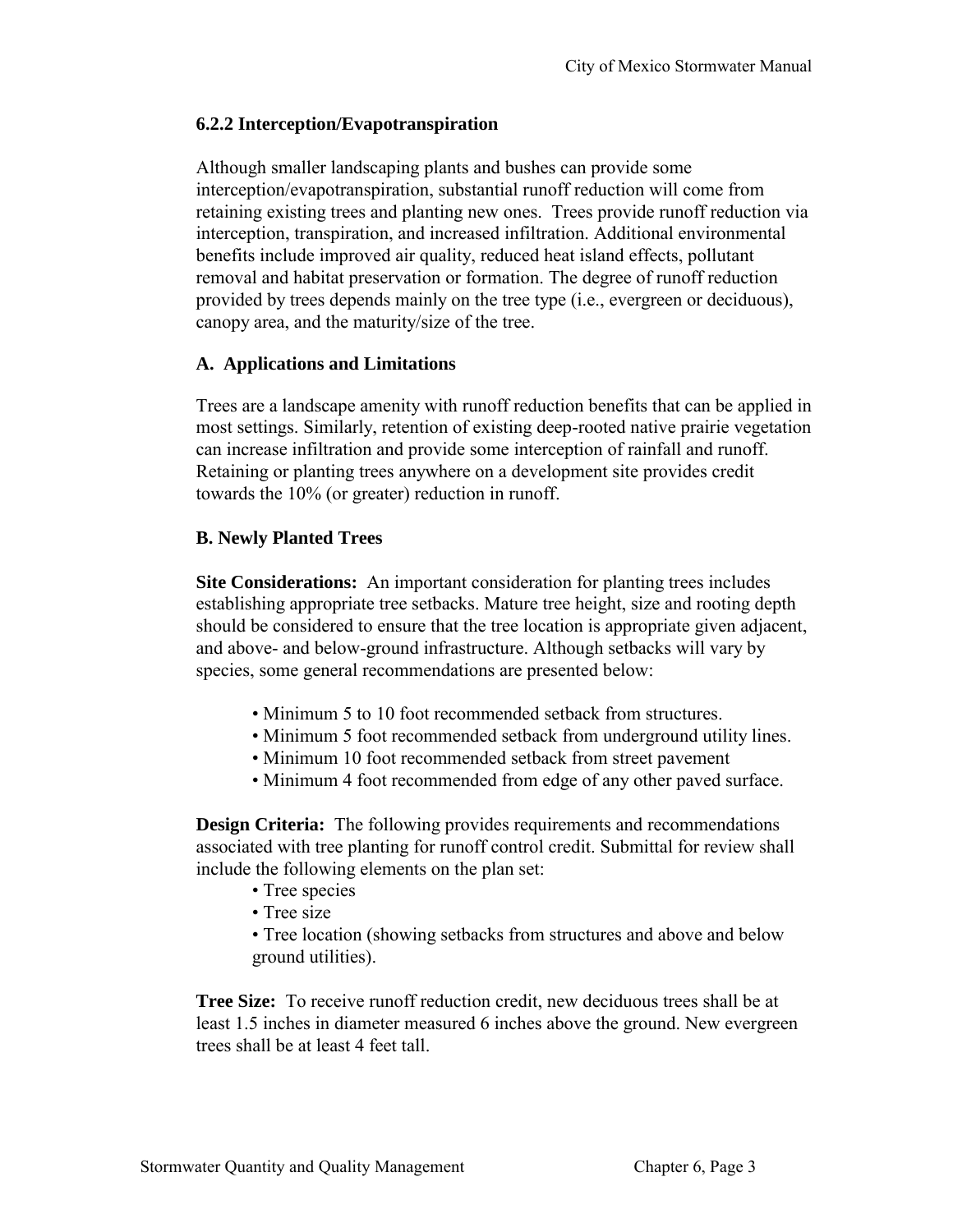**Tree Location:** Trees should be sited according to sun, soil, and moisture requirements. Planting locations should be selected to ensure that sight distances and appropriate setbacks are maintained given mature height, size and rooting depths. To receive a credit, the tree must be planted on the development site. To help ensure tree survival and canopy coverage, the minimum tree spacing for newly planted trees should accommodate the mature tree's canopy spread.

**Irrigation:** Provisions may need to be made for supplemental irrigation during the first two seasons after installation to help ensure tree survival.

**Long-term Tree Retention and Protection:** Trees shall be maintained and protected on the site after construction and for the life of the development or until any approved redevelopment occurs in the future. During the life of the development, trees approved for stormwater credit shall not be removed. Trees that are removed or die shall be replaced with like species during the next optimal planting season (typically in fall). This information should be reflected in the Operation and Maintenance program for the stormwater management facilities.

**Runoff Reduction Credit:** Runoff Reduction credits for newly planted trees are provided in the table below by tree type. These credits can be applied to reduce the effective impervious surface area used in drainage calculations. Credits range from 25 to 50 square feet per tree.

### **Impervious Surface Reduction Credit for Newly Planted Trees:**

Evergreen  $= 50$  square feet/tree Deciduous  $= 25$  square feet/tree

Effective Impervious Area = Ground Level Impervious Surface Area – Total Tree Credit

## **C. Retained Trees**

**Site Considerations:** Setbacks of proposed infrastructure from existing tree should be considered. Tree protection requirements may limit grading and other disturbances in tree vicinity.

**Design Criteria:** The following provides requirements and recommendations associated with tree retention for runoff reduction credit. Submittal for review should include the existing tree species, size and location on the plan set. Additional considerations include tree health, viability, nuisance potential, and danger of damage during construction.

**Tree Size:** To receive runoff reduction credit, retained trees shall be at least 4 inches in diameter measured 4.5 feet above the ground. For existing trees smaller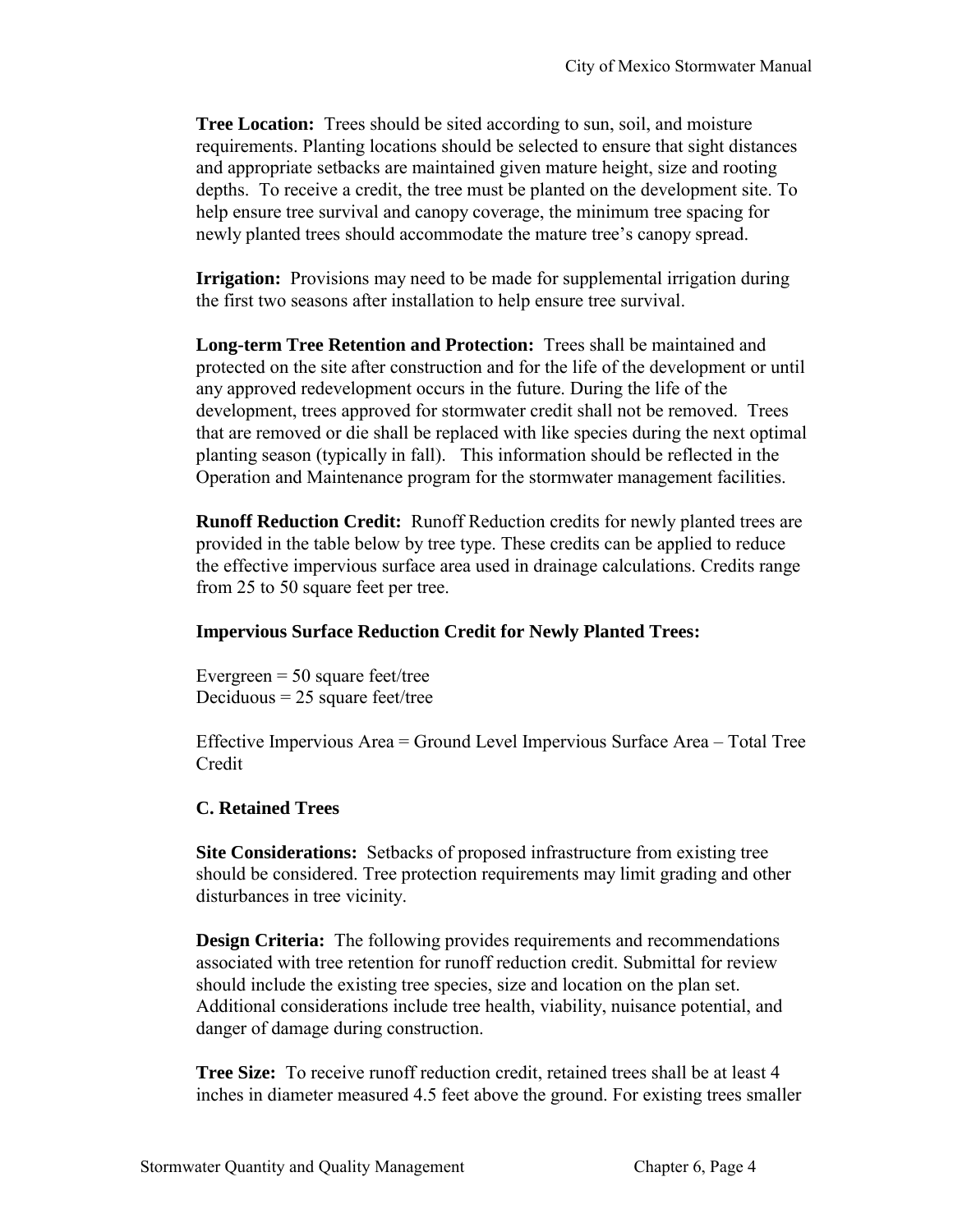than this, but larger than 1.5 inches in diameter measured 6 inches above the ground (or evergreens taller than 4 feet) the newly planted tree credit may be applied as presented in above. The retained tree canopy area shall be measured as the area within the tree drip line. A drip line is the line encircling the base of a tree, which is delineated by a vertical line extending from the outer limit of a tree's branch tips down to the ground. Overlapping canopies can be counted twice.

**Tree Protection Measures during Construction:** The existing tree roots, trunk and canopy should be protected during construction activities to use the trees for runoff reduction. At a minimum, construction fencing should be placed even with the tree's drip line and maintained throughout construction activities.



**Long-term Tree Retention and Protection:** Trees should be maintained and protected on the site after construction and for the life of the development as explained for newly planted trees.

**Runoff Reduction Credit:** Runoff reduction credits for retained trees are provided in the table below by tree type. These credits can be applied to reduce the effective impervious surface area used in drainage calculations. Credits range from 7.5 percent to 15 percent of the existing tree canopy area. The minimum credit for existing trees ranges from 37.5 to 75 square feet. This minimum is based on the credit for a tree with a 500 square foot canopy (i.e., 25-foot spread).

## **Impervious Surface Reduction Credit for Retained Trees:**

Evergreen  $= 15\%$  of area within dripline (minimum 75 square feet/tree) Deciduous  $= 7.5\%$  of area within dripline (minimum 37.5 square feet/tree)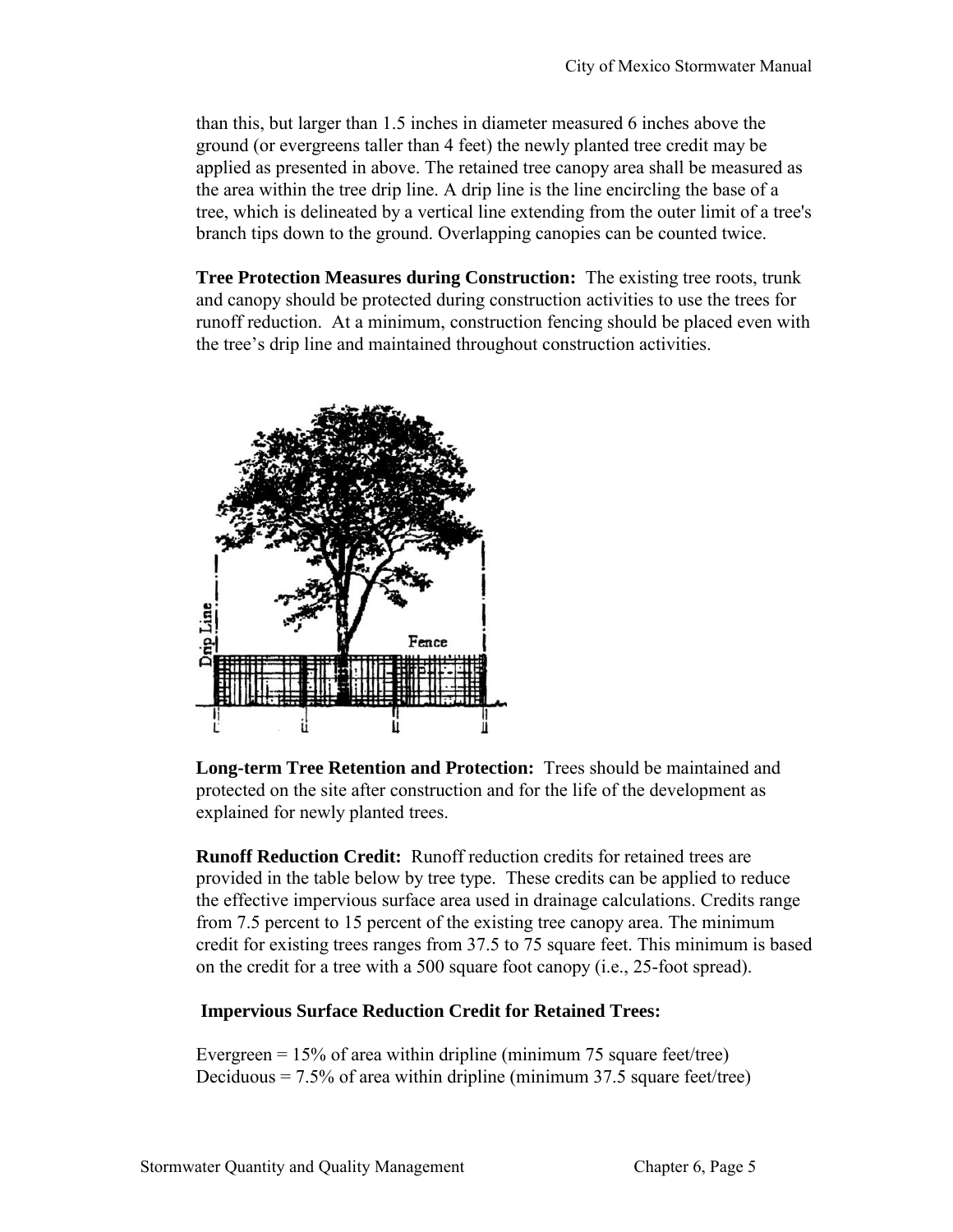Effective Impervious Area = Ground Level Impervious Surface Area – Total Tree Credit

**D. Native Vegetation Preservation:** When deep-rooted native prairie vegetation is retained as part of the stormwater management plan, the calculations can utilize one step increase in the hydrologic soil group (ie. use B soil runoff coefficient instead of C or C instead of D).

# **6.2.3 Capture/Reuse**

As many sites look for additional ways to address sustainability, capture and reuse of stormwater – also known as stormwater harvesting – has become an increasingly popular method of runoff reduction. Storage and reuse techniques range from small scale systems such as rain barrels to cisterns (underground or otherwise) that may hold large volumes of water.

The water captured from a roof tends to be relatively clean (depending on atmospheric conditions, roof material and condition) and often can be used to reduce the potable water used for fire suppression, toilet/urinal flushing or custodial uses with minimal treatment (some facilities rely on a simple swimming pool filter and chlorine injector). This does require a parallel water system (gray water lines) as this water should not be combined with the potable water source.

Captured rain water can also be used for landscape irrigation during dry periods. This water would not need to be treated to the same degree as that used for the toilet flushing, but care may need to be taken to remove any solids of a size that could clog the irrigation system. This is especially important if parking lot runoff is used.

Some of these systems can rely on gravity to convey the water while others require some kind of pressurization. This issue should be considered in the design. Cost and frequency of maintenance should also be considered.

The City will allow the designer to assume that the facility will be completely drained between storms. An overflow system should be provided when the capacity of the facility is exceeded.

# **6.3 Treatment of the Water Quality Volume**

In order to reduce nonpoint source pollution from a development, the engineer should review the types of pollutants expected from the various surfaces and work to address the pollutant load in the "first flush", typically defined as the water quality volume (defined in Chapter 3) less any volume subtracted through runoff reduction. In order to do this, the engineer should look for ways to reduce runoff (system disconection and infiltration, evapotranspiration and/or capture-reuse) to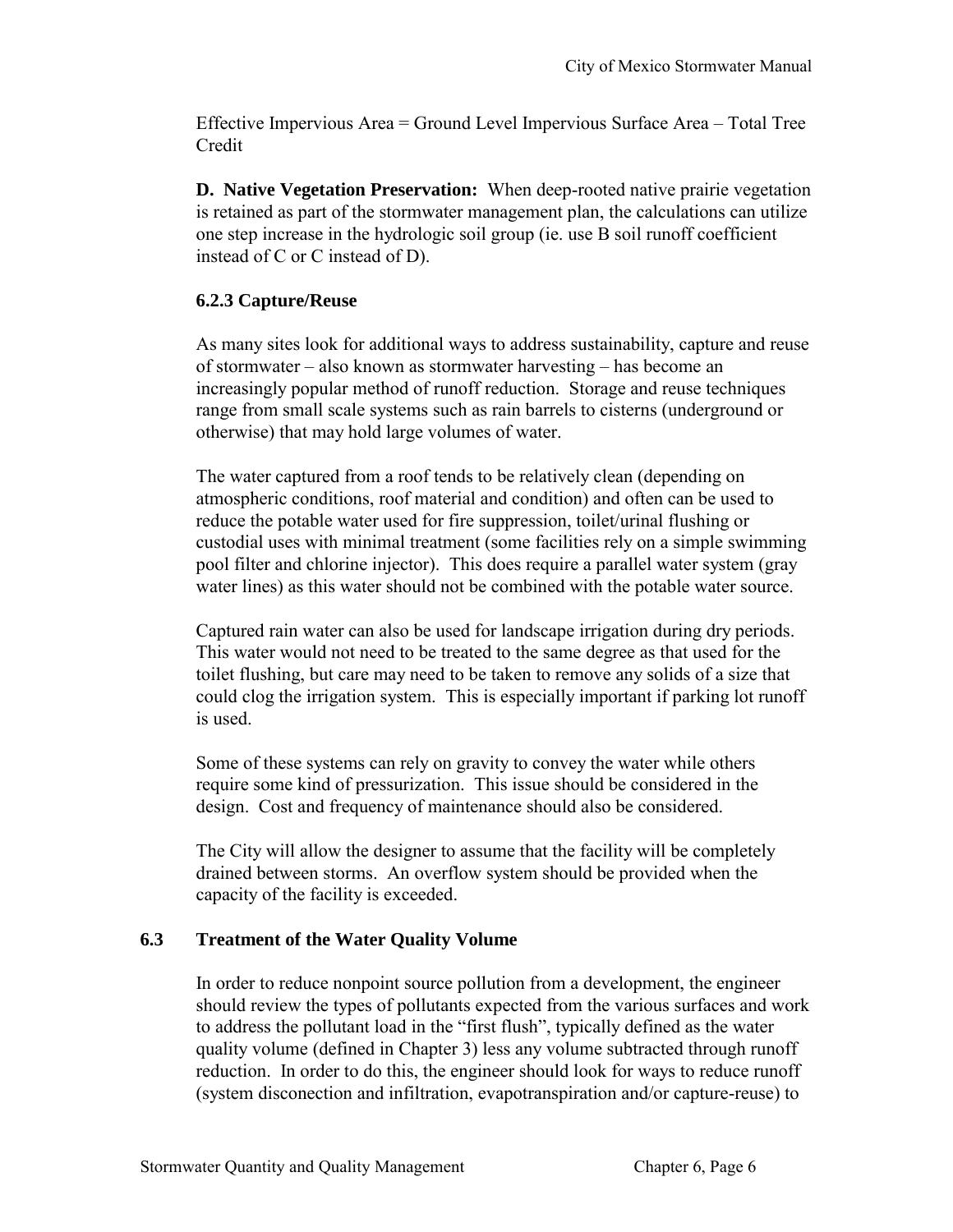the maximum extent practicable. Then, the remainder of the water quality volume should be treated in BMPs appropriate to the types of pollutants expected. At this time, specific numeric discharge limits and/or pollutant removal rates are not being dictated. However, as state and federal laws change, the City may reevaluate the need to set pollutant limits.

Various land uses and cover types produce different types of pollutants and impact stormwater volumes and velocities in different, but predictable, ways. This section provides general information related to stormwater quality BMPs in addition to a discussion of how each land use type can be addressed.

### **6.3.1 Design Guidance for Water Quality BMPs**

Design criteria for the sizing of the more common stormwater quality BMPs appear in the Mid-America Regional Council (MARC) Manual of Best Management Practices for Stormwater Quality dated March 2008. BMP design criteria are rapidly developing and regularly being refined. If the Engineer prefers to use another source for design guidance, the source should be cited within the design calculations. Sizing information for proprietary BMPs is usually available from the manufacturer and should also be cited as such.

## **6.3.2 Protection of Water Quality BMPs from Construction Site Runoff**

BMPs that rely on infiltration such as bioretention, rain gardens and infiltration basins or trenches, will clog if exposed to excessive sediment. Most permanent stormwater treatment BMPs will need to be installed only after the construction site has been stabilized. BMPs that rely on settling and filtration could likewise require extensive maintenance to preserve functionality.

## **6.3.3 Pre-treatment for Water Quality BMPs**

Even after site stabilization, BMPs may need adequate pre-treatment to filter coarse pollutants such as sediment and grit to promote long term functionality. Some fine media filter systems such as sand filters and some proprietary products may also need pre-treatment in order to minimize operation and maintenance costs and activity intervals. A coarse stone diaphragm, settling forebay, vegetative swale/buffer or hydrodynamic separator could serve this purpose.

Pre-treatment may also be needed for BMPs that detain/retain runoff to reduce the operation and maintenance requirements. Detention/retention ponds should have a forebay or similar pre-treatment to protect from over-sedimentation that would require expensive dredging or cleaning.

### **6.3.4 Treatment of Discharge from Buffer Areas and Forests**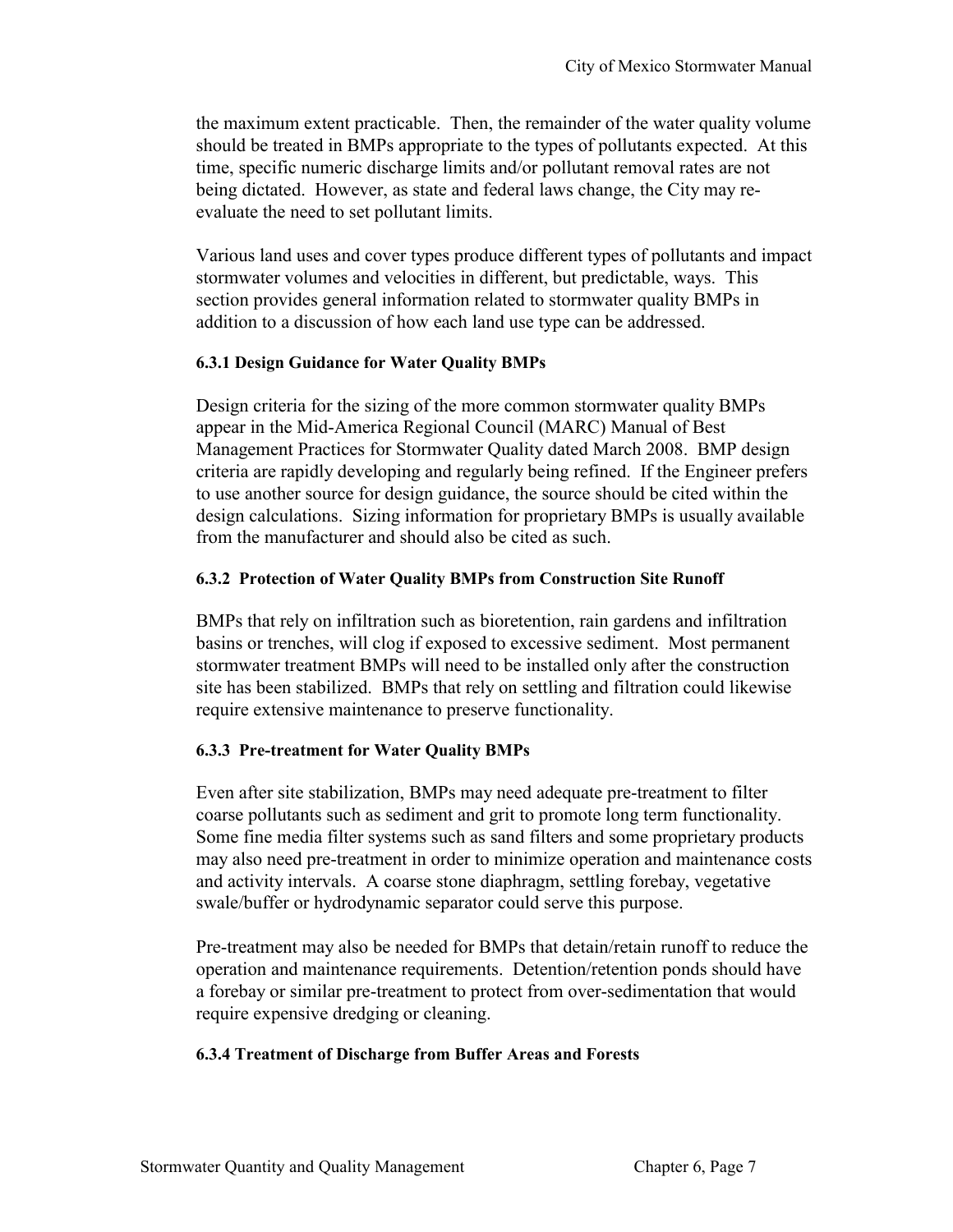Natural vegetation provides filtration, infiltration and evapotranspiration of most of the rainfall in these areas and therefore no specific treatment is required for runoff from these areas. Protection of these areas and guidelines for maintenance should be included in the overall post-construction stormwater management operation and maintenance plan. These areas should still be included in the overall runoff calculations for stormwater quantity management.

### **6.3.5 Treatment of Discharge from Rooftops**

The runoff discharged from rooftops is relatively clean. The biggest concerns are the temperature of the runoff, any pollutants picked up from the atmosphere and the overall quantity of the water. This water is sometimes reused as a nonpotable source which is addressed above in Runoff Reduction. When rooftop water is captured and reused, this will serve as both the water quantity and quality BMP. The only additional treatment necessary will be dictated on the type of reuse. For instance, if roof runoff is used for toilet flushing, the water may need additional treatment (filter, chlorination, uv, etc) to be suitable for this purpose. Likewise, if the runoff is used for irrigation, treatment may be needed to prevent clogging of the irrigation system.

If rooftop water is not going to be captured and reused, measures must be taken to address the impacts of the runoff. However, if this water is allowed to discharge across a driving surface, it could pick up significantly more contaminants. Therefore, this should be avoided whenever possible. Additionally, remove direct connection of rooftop water from the storm sewer system whenever feasible.

The following Best Management Practices (BMPs) are pre-approved to address the quantity and quality of water from rooftops although alternatives will be discussed at concept review and/or the pre-application meeting as necessary:

- Green roofs
- Vegetated swales
- Bioretention
- Rain gardens
- Wetlands
- Infiltration basins or trenches (although these may also act as "filtration" systems if soil conditions are unsuitable for infiltration)
- Underground detention
- Proprietary products that address the identified pollutants

### **6.3.6 Treatment of Discharge from Managed Lawns/Landscaped Areas**

The runoff discharged from managed lawn and landscaped areas can contain a variety of pollutants from pesticides, herbicides, fertilizers, and animal sources. Poorly maintained areas that have erosion can also be a source of sediment discharge. Where these areas are near pedestrian or vehicle traffic, litter may be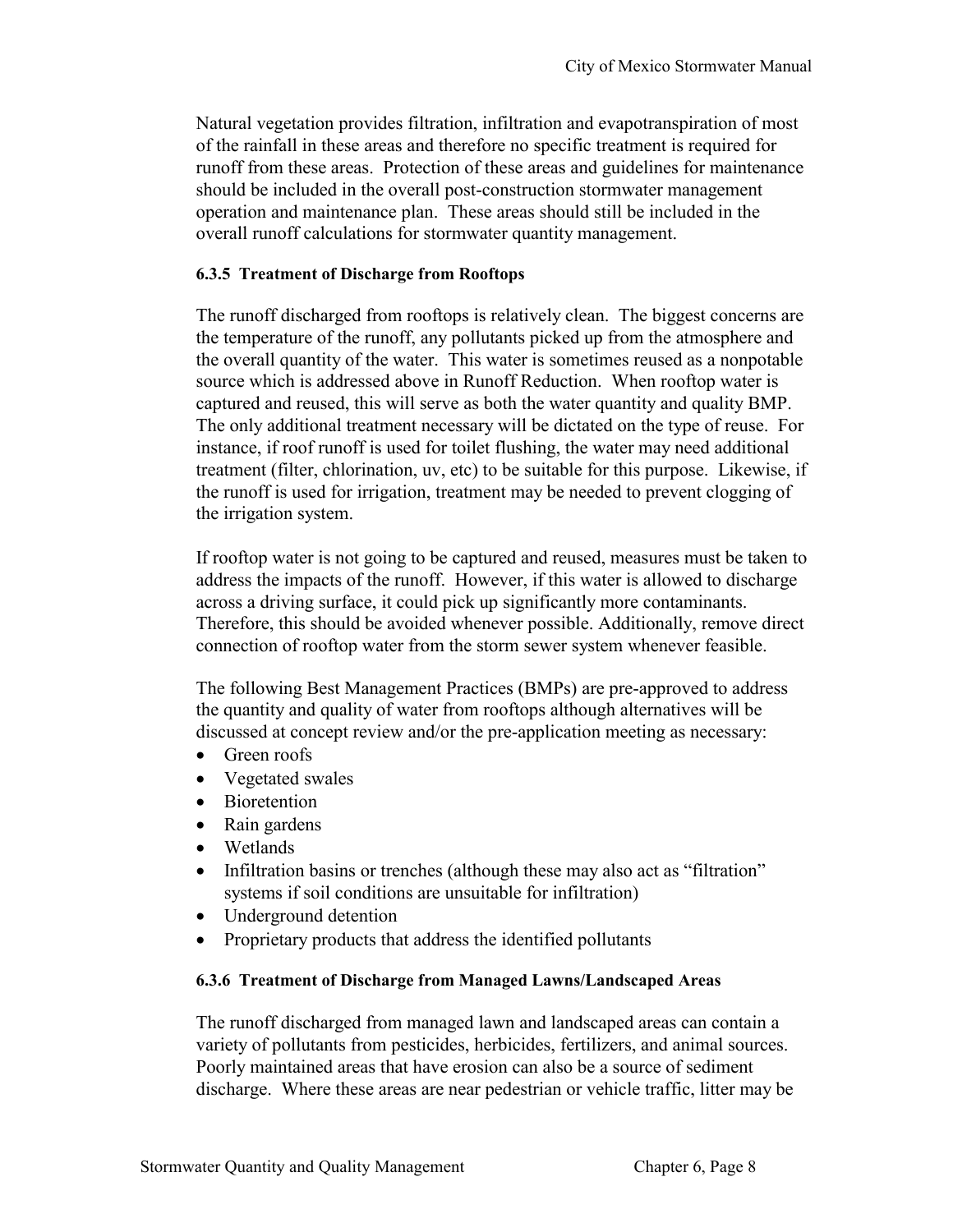an additional issue. Runoff resulting from the water quality volume that has not been removed through runoff reduction will need to be treated to address these issues. Up to 10% of the managed lawn/landscape area may discharge in a sheet flow condition through existing established vegetation such as may exist in a stream buffer without otherwise being treated. Additionally, non-structural measures should be included in the overall post-construction stormwater management operation and maintenance plan. This may include standard operating procedures for care of these areas related to agrochemical application, mowing height, litter removal, etc.

The following Best Management Practices (BMPs) are pre-approved to address the quality of water from managed lawn and landscape areas although alternatives will be discussed at concept review and/or the pre-application meeting as necessary:

- Stream buffers
- Vegetated swales
- Native soil preservation and restoration
- Filter strips
- Bioretention
- Rain gardens
- Wetlands
- Sand filters
- Infiltration basins or trenches (although these may act as "filtration" systems if soil conditions are unsuitable for infiltration)
- Proprietary products that address the identified pollutants

### **6.3.7 Treatment of Discharge from Parking Lots/Driveways/Roads**

The runoff discharged from parking lots, driveways and roads can contain a wide variety of pollutants including particulates, nitrogen, phosphorus, lead, zinc, iron, copper, cadmium, chromium, nickel, manganese, cyanide, sodium chloride, calcium chloride and sulphates, and phenols. Additionally, litter from these areas is a primary source of floatables in the receiving water bodies. Temperature and overall quantity are also areas of concern. Runoff resulting from the water quality volume that has not been removed through runoff reduction will need to be treated to address these issues. Up to 10%, but not more than 1 acre, of a site's total driving surfaces may discharge in a sheet flow condition through existing established vegetation such as may exist in a stream buffer without otherwise being treated. However, this quantity should still be considered in the overall stormwater quantity management.

Volumes that exceed the 10%, one acre threshold should apply the appropriate Best Management Practices (BMPs) to address the quality of water from driving surfaces. The following Best Management Practices (BMPs) are pre-approved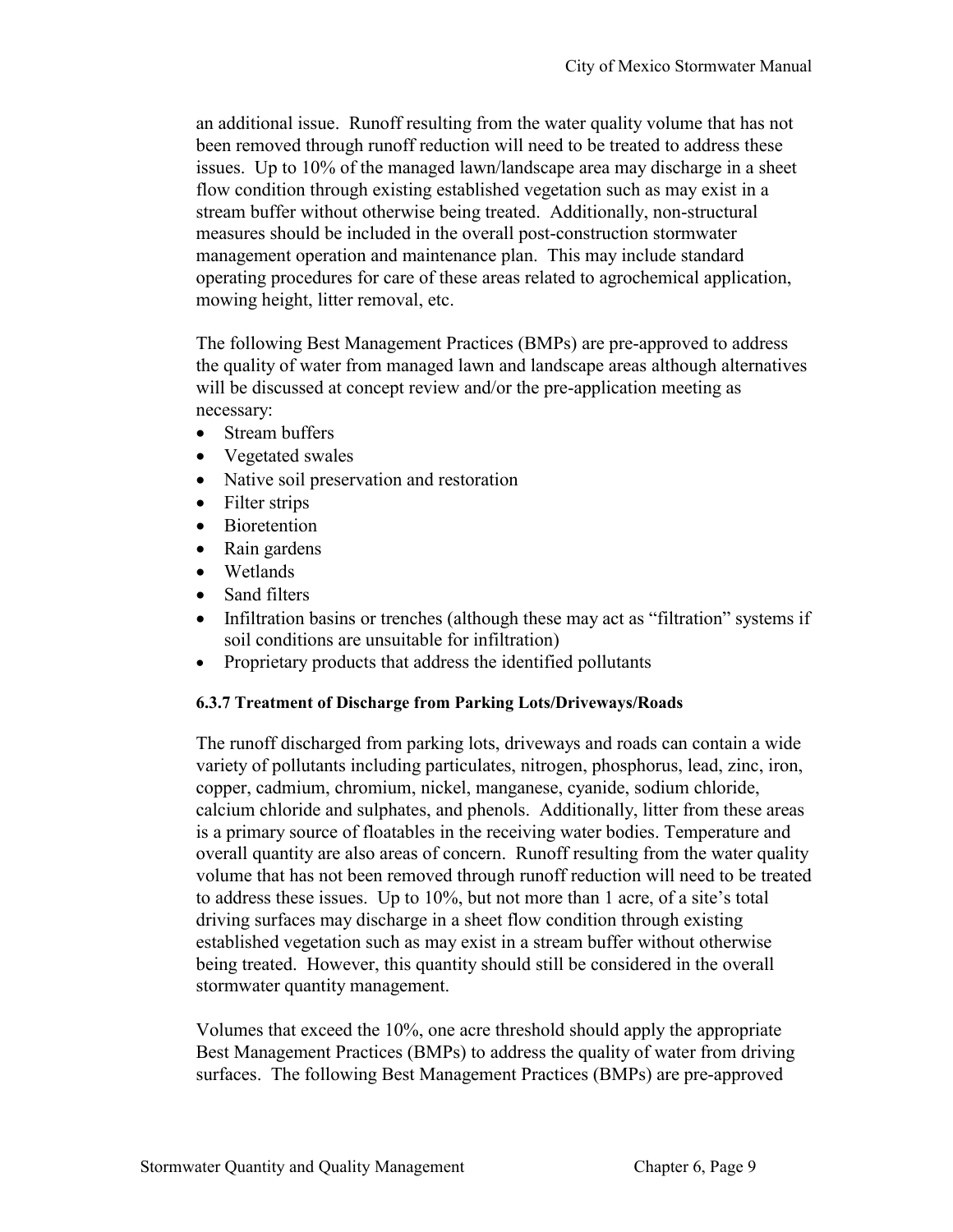although alternatives will be discussed at concept review and/or the preapplication meeting as necessary:

These BMPs may include, but are not limited to:

- Vegetated swales
- Filter strips
- Bioretention
- Rain gardens
- Wetlands
- Pervious pavements
- Sand filters
- Infiltration basins or trenches (although these may act as "filtration" systems if soil conditions are unsuitable for infiltration)
- Proprietary products that address the identified pollutants

# **6.4 Channel Protection and Flood Control**

Stormwater detention facilities are designed specifically to receive and temporarily hold stormwater runoff to provide channel protection and prevent downstream flooding. Detention facilities can delay the discharge of peak flows and reduce velocities to minimize streambank erosion in downstream waterbodies. Retention facilities are established for permanent storage of water; only releasing water during the design storm or through evaporation and groundwater recharge. Stormwater storage BMPs that rely primarily on infiltration and evapotranspiration can more closely mimic the pre-development hydrology of the site.

Extensive consideration should be given to Low Impact Development techniques that allow for dispersed microdetention to better mimic the site's original hydrology. Swales, rain gardens, bioretention and constructed wetlands, infiltration basins/trenches, etc can achieve both water quantity and water quality control goals. Many of these systems may not be sufficient to control peak flood control volumes. Overflow systems and additional storage may be necessary to fully control peak discharges

# **6.4.1 Rooftop Storage**

Detention storage may be met in total or in part by detention on roofs. Details of such designs shall include the depth and volume of storage, details of outlet devices and downdrains, elevations and details of overflow scuppers, and emergency overflow provisions. Consideration shall also be given to wave action on structural loading conditions. Connections of roof drains to sanitary sewers are prohibited. Design loadings and special building and structural details shall be subject to approval by the *City Engineer*.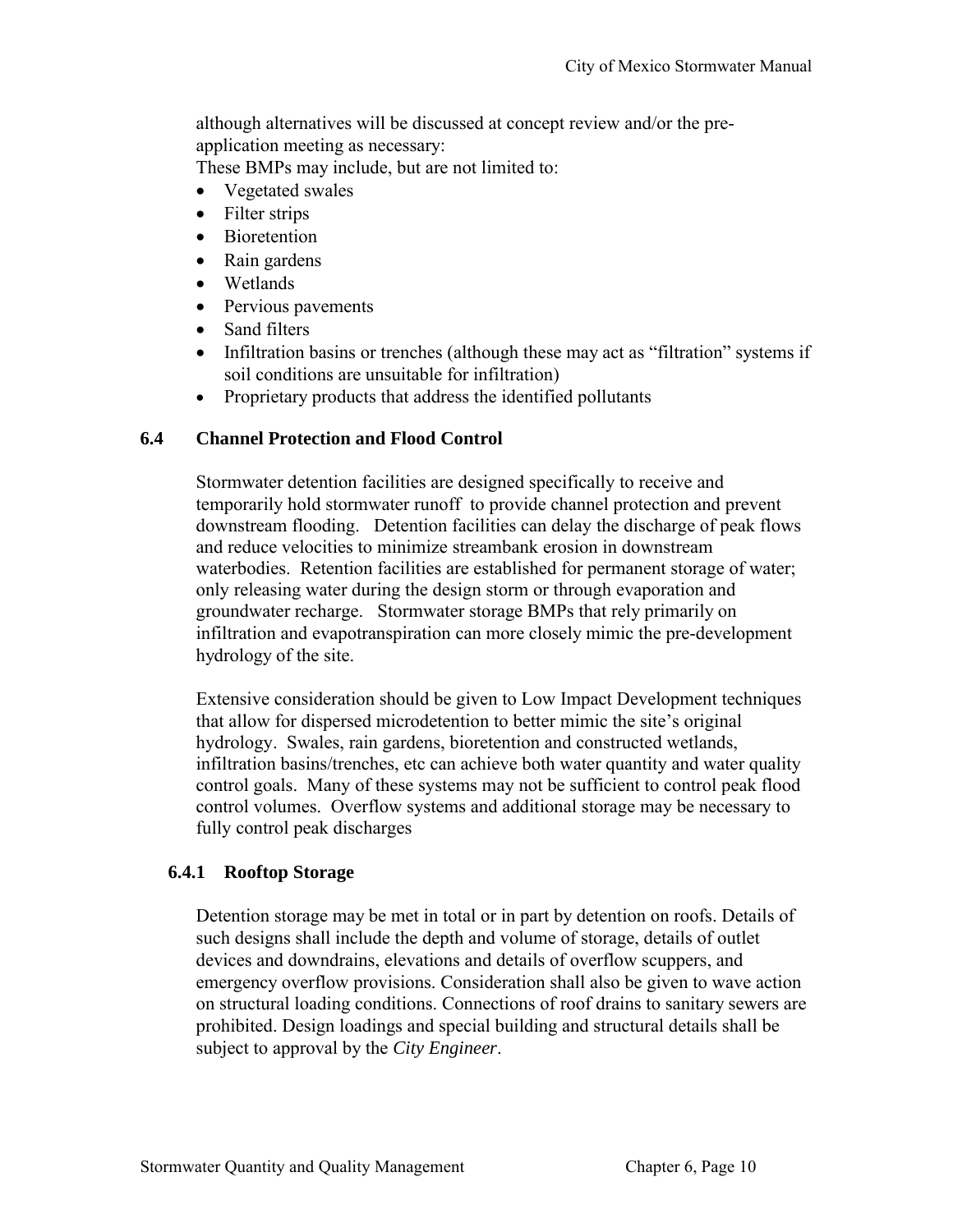Additionally, "green" roof technology that utilizes plant material to provide storage, treatment and evapotranspiration of the stormwater can be utilized to achieve quantity control requirements as well as water quality objectives. The green roof industry has a resource portal at www.greenroofs.com.

## **6.4.2 Parking Lot Storage**

Parking lots paved with traditional impervious pavements may be designed to provide temporary detention storage of stormwater on a portion of their surfaces. Generally, such detention areas shall be in the more remote portions of such parking lots. Depths of storage shall be limited to a maximum depth of six inches, and such areas shall be located so that access to and from parking areas is not impaired.

Parking lots paved with pervious pavements or that are designed with innovative turf reinforcement techniques may be designed to provided temporary detention storage of stormwater below their surface in the pore spaces of granular media. The designer should consider the infiltration rate of the soil beneath the media. Soil infiltration, underdrains or a combination of the two should provide discharge of at least 80 percent of the detention storage volume within 24 hours.

## **6.4.3 Underground Storage**

All or a portion of the detention storage may also be provided in underground detention areas, including, but not limited to, oversized storm sewers, vaults, tanks, etc.

Design underground detention facilities with adequate access for maintenance (cleaning and sediment removal). Provide such facilities with positive gravity outlets. Design venting sufficient to prevent accumulation of toxic or explosive gases.

## **6.4.4 Pond Dam Design General Criteria**

- A**.** Dams which are greater than 10 feet in height but do not fall into State or Federal requirement categories shall be designed in accordance with the latest edition of NRCS (SCS) Technical Release No. 60, "Earth Dams and Reservoirs", as highest hazard rated structures.
- **B.** All lake and pond development must conform to local, state, and federal regulations. Legal definitions and regulations for dams and reservoirs can be found in the Missouri Code of State Regulations, Division 22.

In addition to the computational criteria, the following shall be applicable, depending on the alternative(s) selected: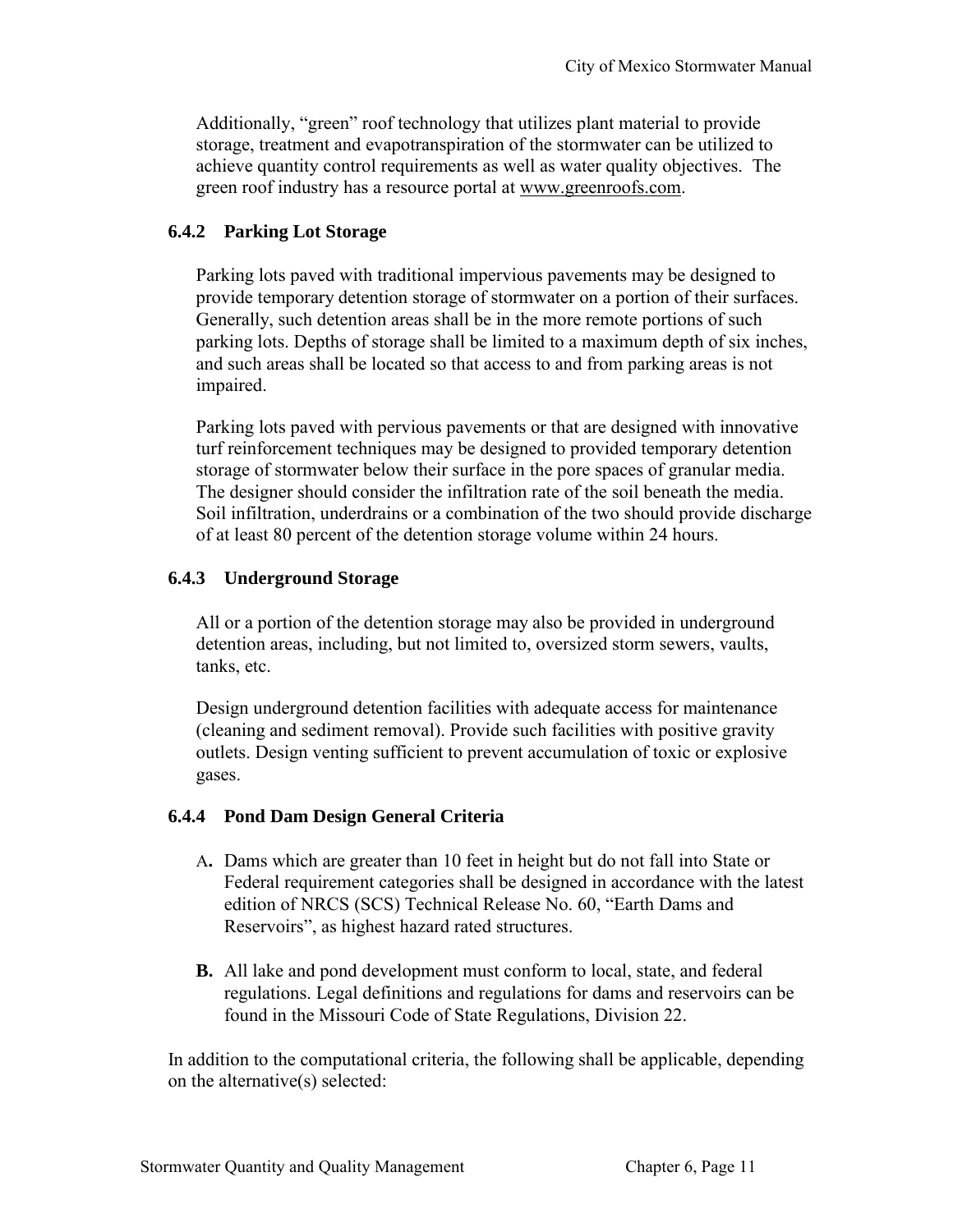### **6.4.5 Retention Facility or Wet Pond**

For basins designed with permanent pools:

### **A. Sediment Forebay**

A sediment forebay shall be provided to trap coarse particles.

## **B. Minimum Depth**

The minimum normal depth of water before the introduction of excess stormwater shall be four feet.

## **C. Depth for Fish**

If the pond is to contain fish, follow Missouri Department of Conservation recommendations provided in the "Missouri Pond Handbook", written by Ken Perry (http://mdc4.mdc.mo.gov/Documents/22.pdf).

## **D. Side Slopes**

The side slopes shall conform as closely as possible to regraded or natural land contours, and should not exceed three horizontal to one vertical. Slopes exceeding this limit shall require erosion control and safety measures and a geotechnical analysis.

## **6.4.6 Detention Facility or Dry Pond**

For basins designed to be normally dry:

## **A. Sediment Forebay**

A sediment forebay shall be provided to trap coarse particles in a convenient place for removal. Generally, the forebay should be designed and maintained as follows:

Volume:  $V = 0.1 - 0.25$  inches of volume per impervious acre in the practice drainage area

| Surface area: | SA (sq. ft.) = $0.66*$ WQV for I<75%<br>SA (sq. ft.) = $0.008*$ WQV for I $\geq$ 75%                                        |
|---------------|-----------------------------------------------------------------------------------------------------------------------------|
|               | Where $WQV = Water$ Quality Volume and<br>$I =$ Site Imperviousness<br>Depth: $D = 3$ ft to avoid resuspension of particles |

Forebays should be provided with an underdrain.

Typical maintenance activities include: removal of debris after major storm events, repair of embankment and side slopes, repair of control structure, removal of accumulated sediment annually or as needed.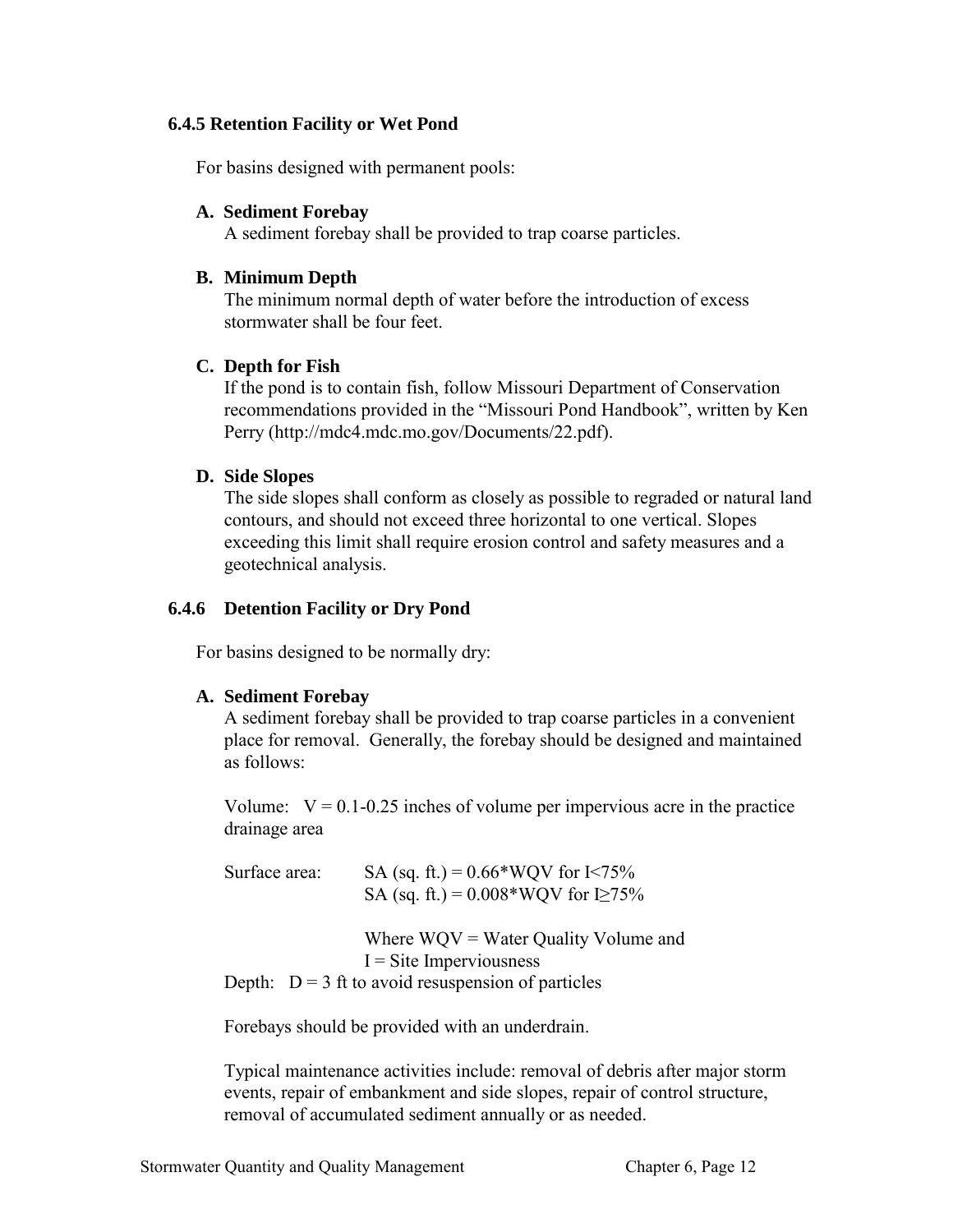### **B. Interior Drainage**

Provisions must be incorporated to facilitate interior drainage to outlet structures. Grades for the interior drainage shall not be less than 1½ percent to prevent stagnant water and perpetually moist conditions that impede proper maintenance. Paved trickle channels are prohibited.

## **C. Earth Bottoms**

Earth bottoms shall be sodded or vegetated with appropriate native, noninvasive vegetation. A turf-type tall fescue blend is an acceptable alternative.

## **D. Side Slopes**

The side slopes of dry ponds should be relatively flat to reduce safety risks and help to lengthen the effective flow path. Exterior slopes shall not be steeper than three horizontal to one vertical and interior slopes shall not be steeper than 2:1. Wet ponds having a permanent pool greater than 4' deep may want to consider the use of a safety bench or provide for another method of emergency escape.

## **E. Multipurpose Feature**

These shall be designed to serve secondary purposes for recreation, open space, or other types of use which will not be adversely affected by occasional or intermittent flooding, if possible.

# **6.4.7 Computational Methods**

## **A. Time of Concentration and Travel Time**

Refer to Chapter 3, Hydrology and Hydraulics for acceptable hydrology methods.

## **B. Temporary Storage Volume**

A preliminary value of the storage requirement may be obtained through methods outlined in Chapter 6 of the US Soil Conservation Service (now NRCS) Technical Release 55 "Urban Hydrology for Small Watersheds (2<sup>nd</sup>) edition, 1986) or other acceptable methods. The storage shall be checked during routing of design hydrographs through the basin and adjusted appropriately.

# **C. Hydrograph Routing**

The storage indication method (Modified Puls) of routing a hydrograph through a detention basin may be utilized. Reference: (Chow, 1964).

## **D. Release Rate**

The maximum release rate from any new development shall be controlled by limiting the storm water release rates for the channel protection volume to the predevelopment peak flow rates for the channel protection volume.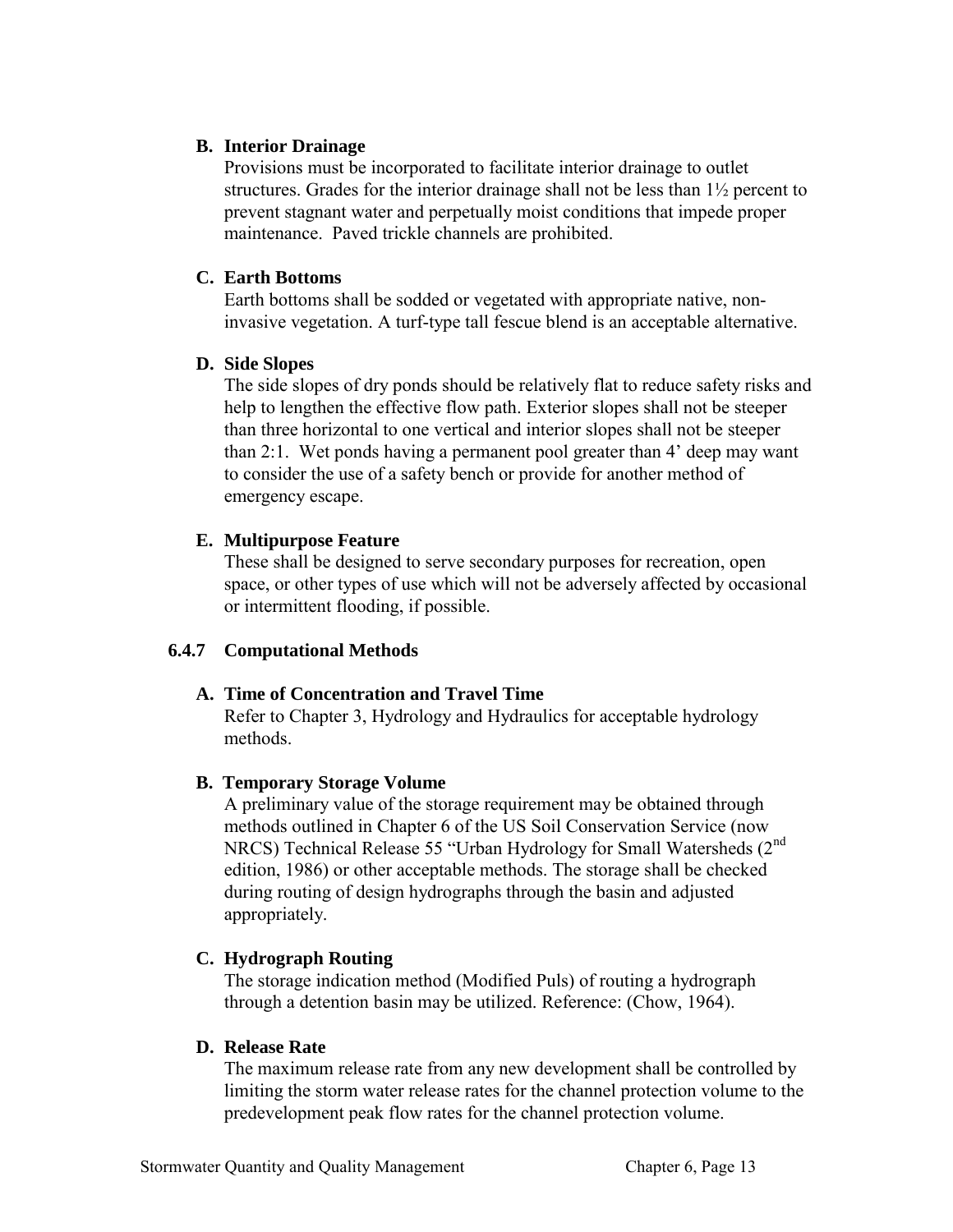Additional flood volume control may be required for sites known to have flooding issues downstream.

## **6.4.8 Primary Outlet Works**

The primary outlet shall be designed to meet the following requirements:

- **A.** The outlet shall be designed to function without requiring attendance or operation of any kind or requiring use of equipment or tools, or any mechanical devices.
- **B.** All discharge from the detention facility when inflow is equal to or less than the channel protection volume peak discharge shall be via the Primary outlet.
- **C.** The design discharge rate via the outlet shall continuously increase with increasing head and shall have hydraulic characteristics similar to weirs, orifices or pipes.
- **D.** Retention basins (Ponds) shall be designed with a non-clogging outlet such as a reverse-slope pipe, or a weir outlet with a trash rack. A reverse-slope pipe draws from below the permanent pool extending in a reverse angle up to the riser and establishes the water elevation of the permanent pool. Because these outlets draw water from below the level of the permanent pool, they are less likely to be clogged by floating debris.
- **E.** The Director of Public Works may require openings be protected by trash racks, grates, stone filters, or other approved devices to insure that the outlet works will remain functional.

# **6.4.9 Emergency Spillways**

The emergency spillway may either be combined with the outlet works or be a separate structure or channel meeting the following criteria:

In cases where the impoundment/emergency spillway is not regulated by either State or Federal agencies, the emergency spillway shall be designed to pass the 100 year (1% annual chance) storm with 1 foot of freeboard from the design stage to the top of dam.

# **6.4.10 Erosion Control**

Primary outlet works, emergency spillways, and dams, as well as conveyance system entrances to detention basins, shall be equipped with energy dissipating devices as necessary to limit shear stresses on receiving channels. See Table 5.1 at the end of Chapter 5 for permissable shear stress criteria.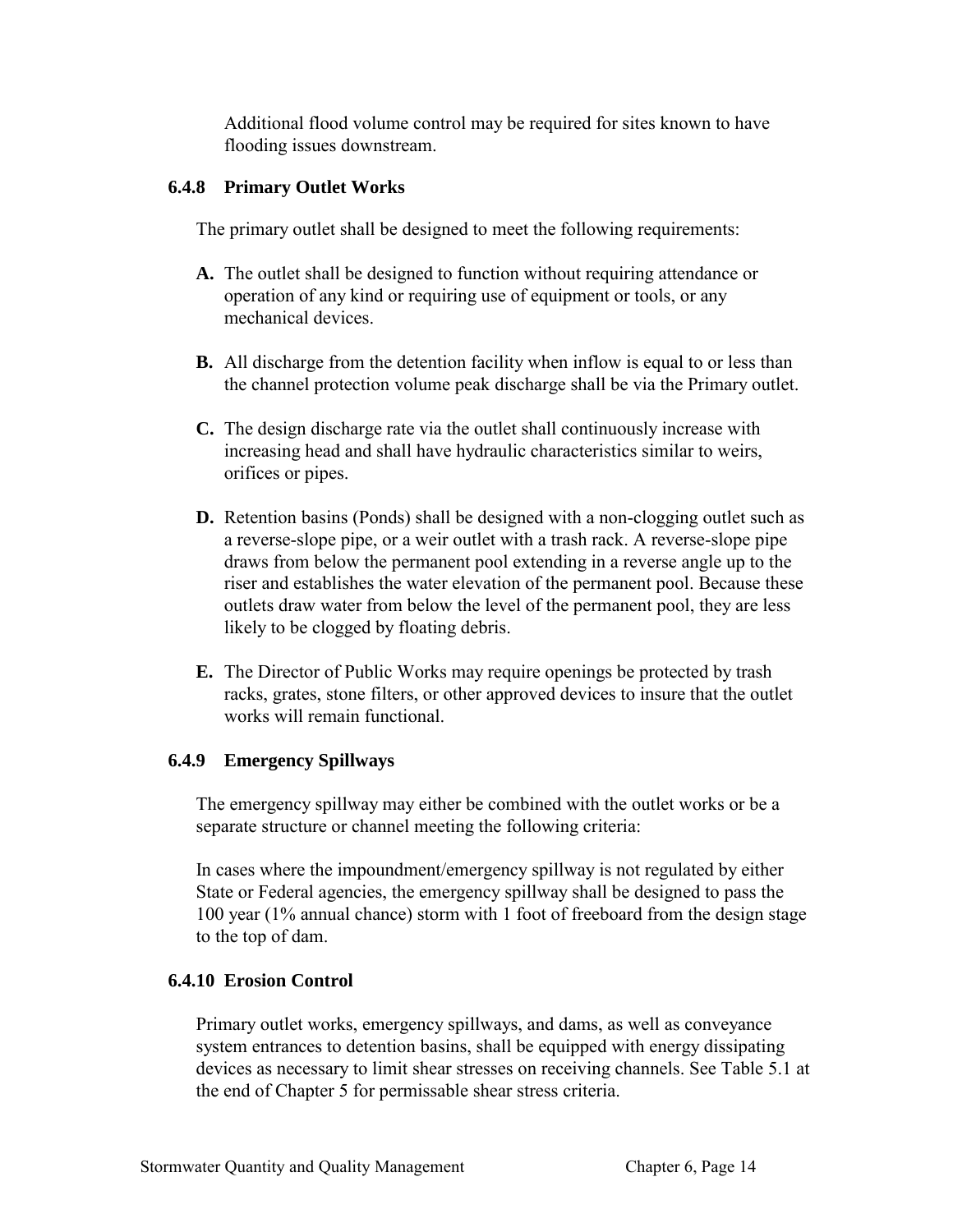### **6.4.11 Submittal Requirements**

Refer to Chapter 2 for requirements related to the plan, calculation, and other supporting data for review of detention/retention best management practices.

### **6.5 Operation and Maintenance Plan Requirements**

An operation and maintenance plan for all stormwater quantity and quality control facilities must include:

## 6.5.1 Responsible party designation

The responsible party designation can be related to the ownership of the tract or a designated continuing authority such as a homeowner's association.

### 6.5.2 Funding source

The operation and maintenance activities outlined in the plan should have estimated costs associated with them amortized over the life expectancy of the BMP. A funding source must be identified (such as homeowner's association dues) and a description on how these funds will be collected.

### 6.5.3 Outline of important maintenance procedures

Every BMP selected for the site will have its own operation and maintenance procedures. These may vary from very limited activities such as litter removal and regular landscaping maintenance (including tree retention) to more extensive activities such as dam inspection, dredging, outlet structure inspection and repair, etc. The maintenance procedures should be tailored and adjusted to the expected pollutant load.

### 6.5.4 Inspection forms

These forms should simplify the regular inspections and be customized to the structures being inspected. These should be primarily geared to a non-technical audience such that a property owner could do most inspections. Areas where a professional engineer should be engaged should be noted. The forms should provide for the date of the inspection, the name of the inspector, checklists and/or open comment space for the findings of the inspection.

### 6.5.5 Maintenance activities log

These forms should indicate what activities have been accomplished in providing maintenance and/or repair of the BMP. The forms should provide for the date of the activity, a description of the activity, who performed the activity (with contact name if not an individual) and any required follow up.